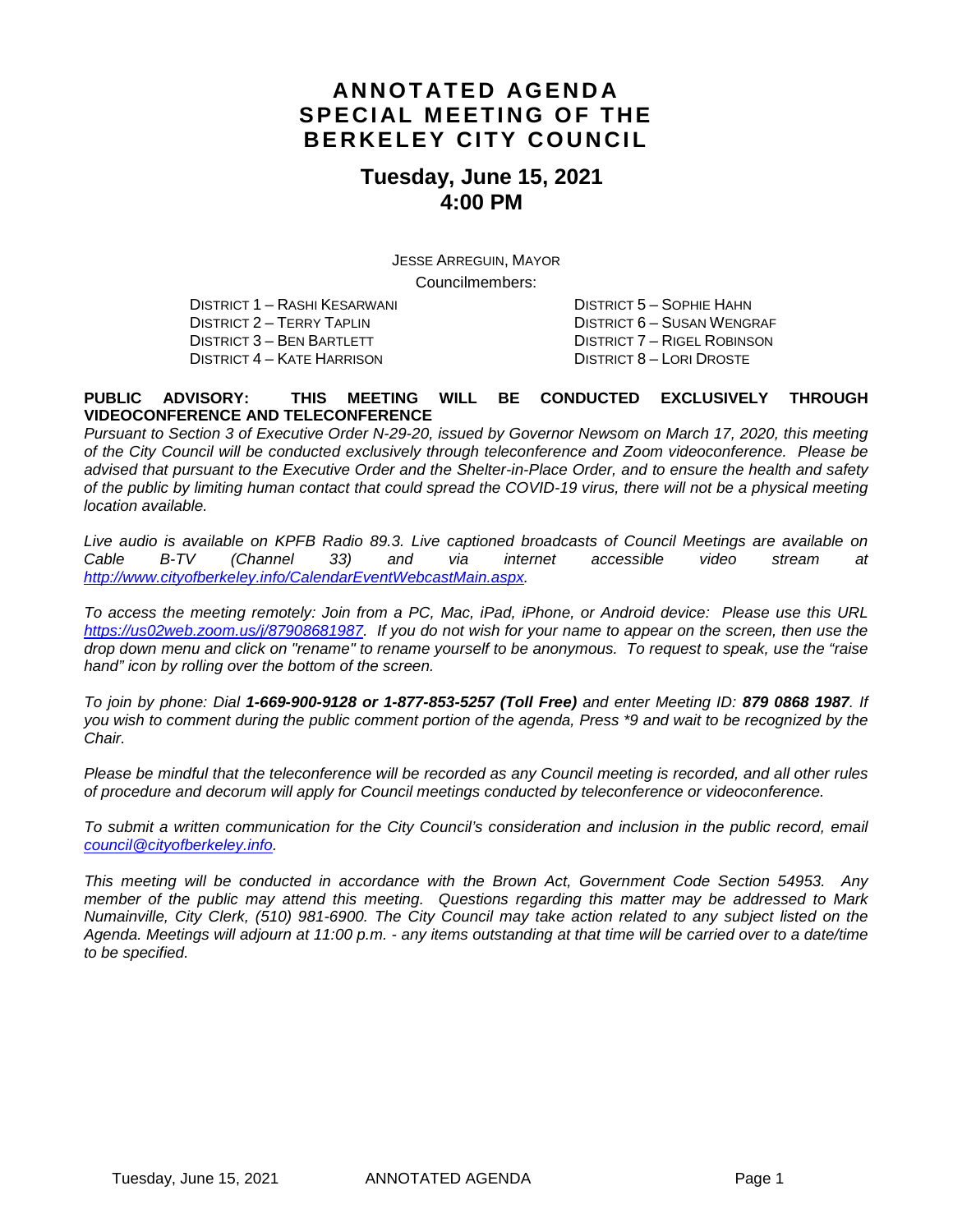#### **Preliminary Matters**

**Roll Call:** 4:04 p.m.

**Present:** Harrison, Hahn, Wengraf, Robinson, Droste, Arreguin

Absent: Kesarwani, Taplin, Bartlett

Councilmember Kesarwani present at 4:05 p.m.

Councilmember Taplin present at 4:11 p.m.

Councilmember Bartlett present at 4:15 p.m.

#### **Action Calendar – Old Business**

**1. Commission Reorganization for Post-COVID19 Budget Recovery From: Councilmember Droste (Author), Councilmember Robinson (Co-Sponsor), Councilmember Kesarwani (Co-Sponsor), Mayor Arreguin (Co-Sponsor)** *(Reviewed by the Agenda & Rules Committee) (Continued from May 25, 2021)*

#### **Recommendation:**

1. Refer to the City Manager and City Attorney to bring back changes to the enabling legislation to reorganize existing commissions as proposed below in a phased approach. Phase 1: Prioritize merging the Homeless Commission/Homeless Services Panel of Experts and Housing Advisory Commission/Measure O Bond Oversight Committee first, and request that the City Manager bring back changes to the enabling legislation to implement these consolidated commissions. Phase 2: All other Commissions as proposed in the report. As staff is able to make recommendations on consolidation, they can bring those recommendations forward one by one.

2. Refer to staff to develop recommendations on the transition to new consolidated commissions and the effective date of the changes.

3. Consider establishing 18 members on the new Climate and Environment Commission and establishing specific subcommittees focused on the policy areas of the merged commissions.

4. The Peace, Justice and Human Welfare Commission will be composed of only Mayor and Council appointees.

5. Refer to City Manager and Commissions the following additional considerations: - Federal, state or other external mandates that might be impacted, and determine how to handle. - Whether charters of to-be-merged Commissions were adopted by City Council, through measures or initiatives passed by voters, or are by Charter, and by what means they might be merged/adjusted. - What elements of each Commission to keep, update, or retire, as well as relevant topics/issues not currently covered that might be added to a more comprehensive and/or relevant merged Commission's charter. - Whether the merged Commission might include 9, or a greater number of members. - The possibility of requiring specific qualifications for appointment to the merged Commission. - The possibility of recommended or required Standing Committees of the Merged Commission. - Volunteer workload and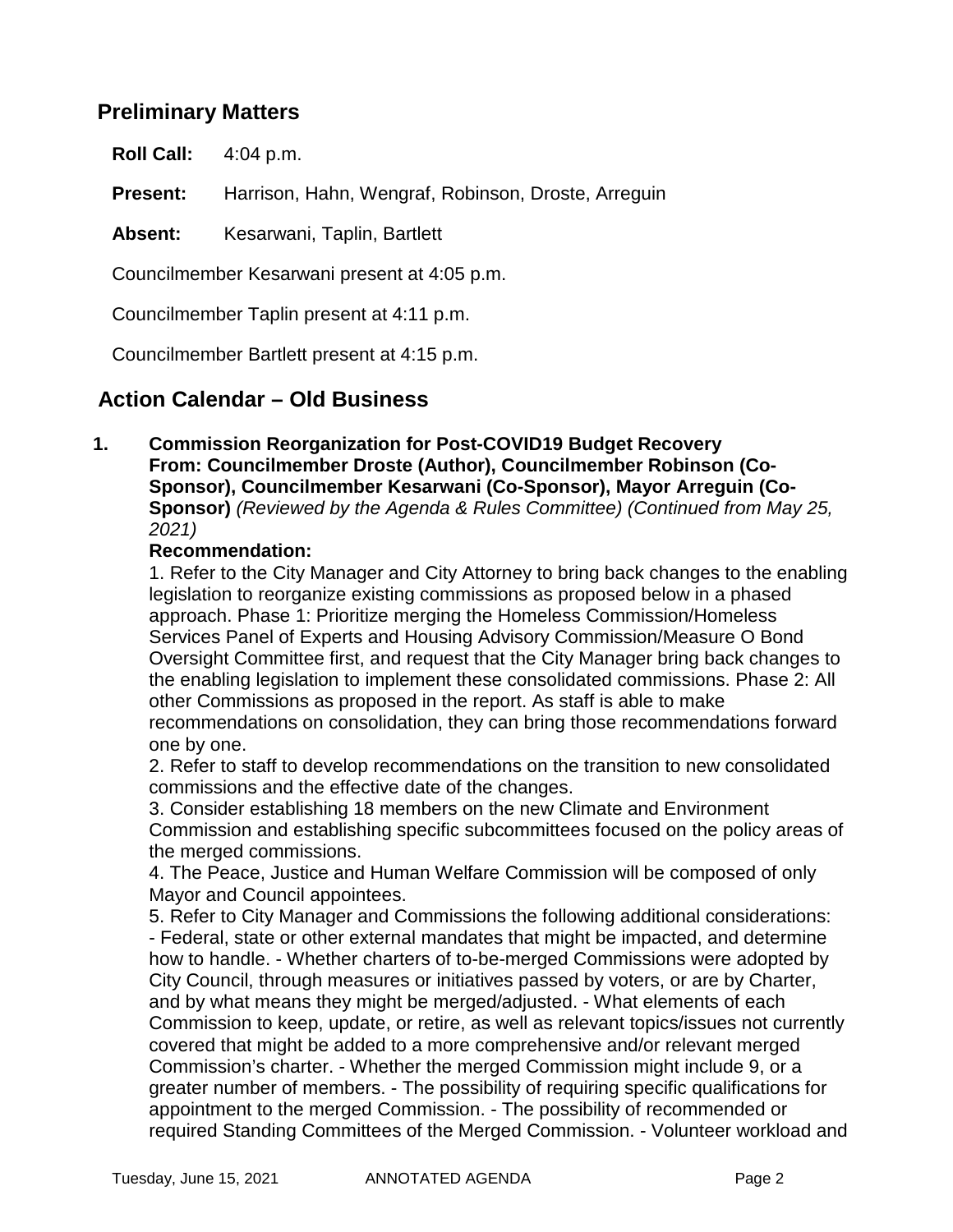# **Action Calendar – Old Business**

capacity given scope of Commission's charter

*Policy Committee Recommendation: Make a Qualified Positive Recommendation to City Council to: 1. Refer to the City Manager and City Attorney to bring back changes to the enabling legislation to reorganize existing commissions as proposed below in a phased approach. Phase 1: Prioritize merging the Homeless Commission/Homeless Services Panel of Experts and Housing Advisory Commission/Measure O Bond Oversight Committee first, and request that the City Manager bring back changes to the enabling legislation to implement these consolidated commissions. Phase 2: All other Commissions as proposed in the report. As staff is able to make recommendations on consolidation, they can bring those recommendations forward one by one. 2. Refer to the Commissions impacted a process to determine the charge/responsibilities of the newly merged commissions, and bring Commission input to the appropriate Policy Committees (as proposed by Vice-Mayor Droste in 4/5/21 submittal) for further recommendations to the City Manager on revised charge/responsibilities of merged commissions. 3. Refer to staff to develop recommendations on the transition to new consolidated commissions and the effective date of the changes. 4. Consider establishing 18 members on the new Climate and Environment Commission and establishing specific subcommittees focused on the policy areas of the merged commissions.5. The Peace, Justice and Human Welfare Commission will be comprised of only Mayor and Council appointees. 6. Refer Councilmember Hahn questions to City Manager and Commissions: "Commissions to Combine/Merge - Suggested Considerations" - Federal, state or other external mandates that might be impacted, and determine how to handle. - Whether charters of to-be-merged Commissions were adopted by City Council, through measures or initiatives passed by voters, or are by Charter, and by what means they might be merged/adjusted. - What elements of each* 

*Commission to keep, update, or retire, as well as relevant topics/issues not currently covered that might be added to a more comprehensive and/or relevant merged Commission's charter. - Whether the merged Commission might include 9, or a greater number of members. - The possibility of requiring specific qualifications for appointment to the merged Commission. - The possibility of recommended or required Standing Committees of the Merged Commission - Volunteer workload and capacity given scope of Commission's charter.*

**Financial Implications:** See report

Contact: Lori Droste, Councilmember, District 8, (510) 981-7180

**Action:** 14 speakers. M/S/C (Droste/Robinson) to adopt the item as passed by the Agenda & Rules Committee with the additions noted below.

- Recommend that the Environmental Commission should be nine members, not 18.
- Retain the Representatives of the Poor on the new Peace, Justice, and Human Welfare Commission.
- Transition the Sugar-Sweetened Beverage Panel and Community Health Commission to a single 18-member commission.
- Consolidate the Animal Care Commission with the Parks and Waterfront Commission.
- Zero Waste issues related to facilities are consolidated with Public Works Commission and issues related to policy are consolidated with the